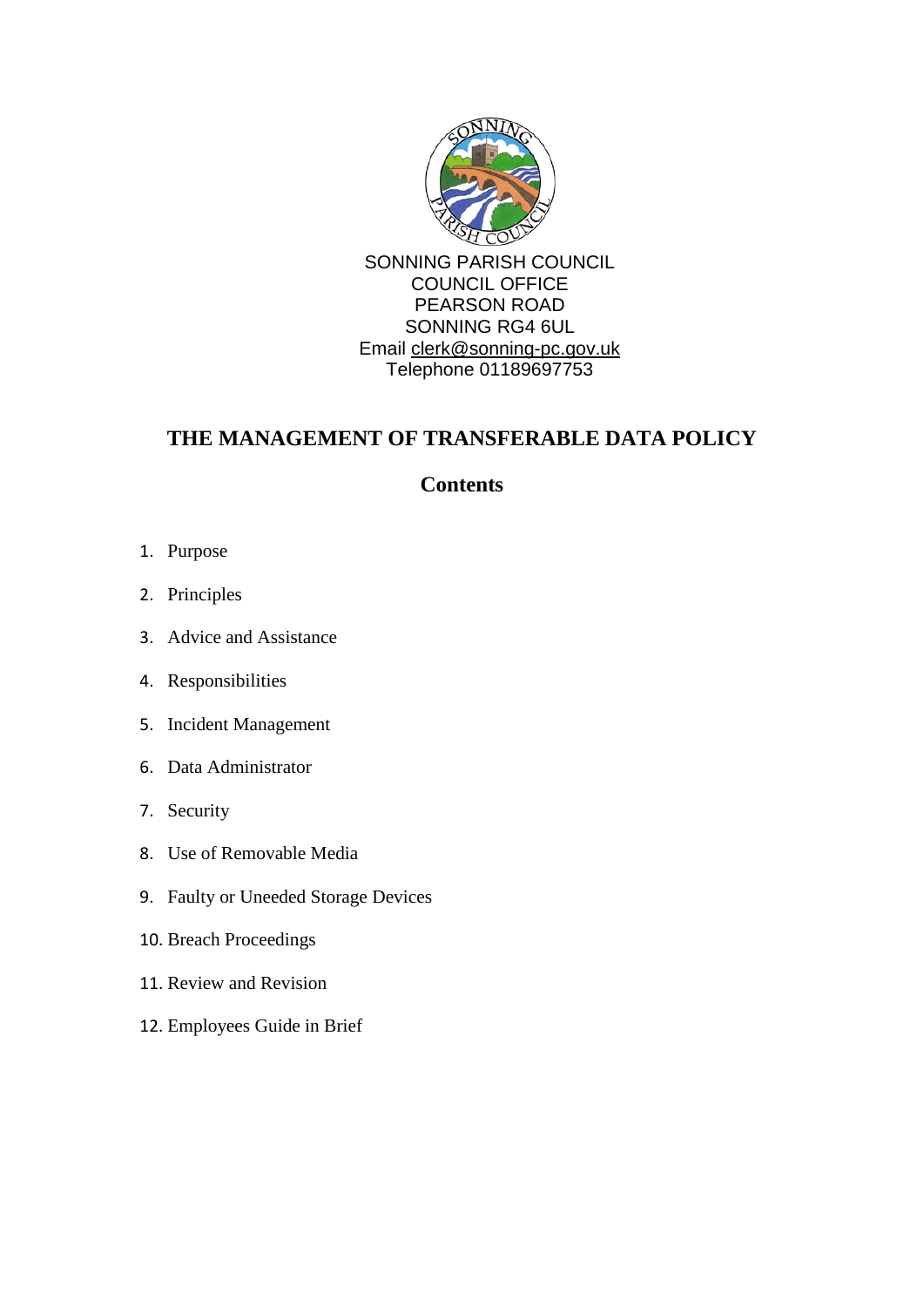Purpose

- 1.1 This policy supports the controlled storage and transfer of information by Councillors and all employees, temporary staff and agents (contractors, consultants and others working on behalf of the Council) who have access to and use of computing equipment that is owned or leased by Sonning Parish Council
- 1.2 Information is used throughout the Council and is sometimes shared with external organisations and applicants. The use of removable media may result in the loss of the ability to access information, or interference with the integrity of information, which could have a significant effect on the efficient operation of the Council and may result in financial loss and an inability to provide services to the public.
- 1.3 It is therefore essential for the continued operation of the Council that the availability, integrity and confidentiality of all storage devices are maintained at a level which is appropriate to the Council's needs.
- 1.4 The aims of the policy are to ensure that the use of removable storage devices is accomplished with due regard to:
	- 1.4.1 Enabling the correct data to be made available where it is required
	- 1.4.2 Maintaining the integrity of the data
	- 1.4.3 Preventing unintended consequences to the stability of the computer network
	- 1.4.4 Building confidence and trust in data that is being shared between systems
	- 1.4.5 Maintaining high standards of care towards data and information about individual parishioners, staff or information that is exempt from disclosure
	- 1.4.6 Compliance with legislation, policies or good practice requirements

### **2 Principals**

2.1 This policy sets out the principles that will be adopted by the Council in order for material to be safely stored on removable media so that the risk of loss or corruption to work data is low.

#### 2.2 Removable media includes but is not limited to:

- USB memory sticks, memory cards, portable memory devices, CD / DVDs, diskettes and any other device that transfers data between systems, or stores electronic data separately from email or other applications.
- 2.4 Any person who intends to store Council data on removable media must abide by this Policy. This requirement devolves to Councillors, employees and agents of the Council, who may be held personally liable for any breach of the requirements of this policy.
- 2.5 Failure to comply with this policy could result in disciplinary action.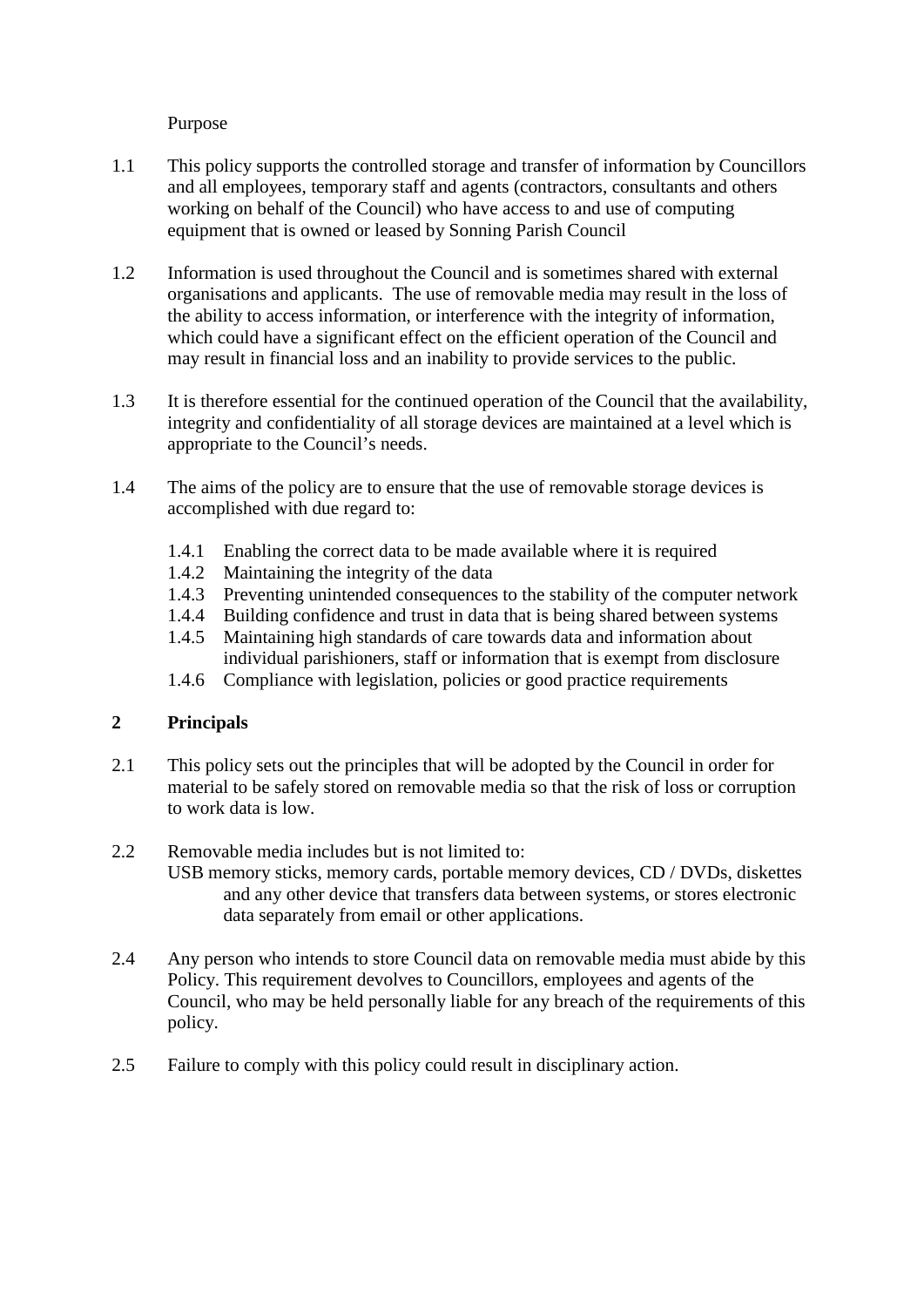### **3 Advice and Assistance**

- 3.1 The clerk will ensure that everyone that is authorised to access the Councils information systems is aware of their obligations arising from this policy.
- 3.2 A competent person should be consulted over any hardware or system issues. Advice and guidance on using software packages should be also sort from a competent person.

## 4 **Responsibilities**

- 4.1 Clerks are responsible for enforcing this policy and for having arrangements in place to identify the location of all data used in connection with Council business.
- 4.2 Users of removable media must have adequate Records Management / Information Security training so that relevant policies are implemented.

## 5 **Incident Management**

- 5.1 It is the duty of all employees and agents of the Council to not allow storage media to be compromised in any way whist in their care or under their control. There must be immediate reporting of any misuse or irresponsible actions that affect work data or information, any loss of material, or actual, or suspected breaches in information security to the clerk.
- 5.2 It is the duty of all Councillors/Employees to report any actual or suspected breaches in information security to the clerk.

### **6 Data Administration**

- 6.1 Removable media should not be the only place where data created or obtained for work purposes is held, as data that is only held in one place and in one format is at much higher risk of being unavailable through loss, destruction or malfunction of equipment, than data which is routinely backed up.
- 6.2 Where removable media is used to transfer material between systems then copies of the data should also remain on the source system or computer, until the data is successfully transferred to another computer or system.
- 6.3 Where there is a business requirement to distribute information to third parties, then removable media must only be used when the file cannot be sent or is too large to be sent by email or other secure electronic means.
- 6.4 Transferring material to removable media is a snapshot of the data at the time it was saved to the media. Adequate labelling must be undertaken so as to easily identify the version of the data, as well as its content.
- 6.5 Files must be deleted from removable media, or the removable media destroyed, when the operational use of the material has been completed. The Council's retention and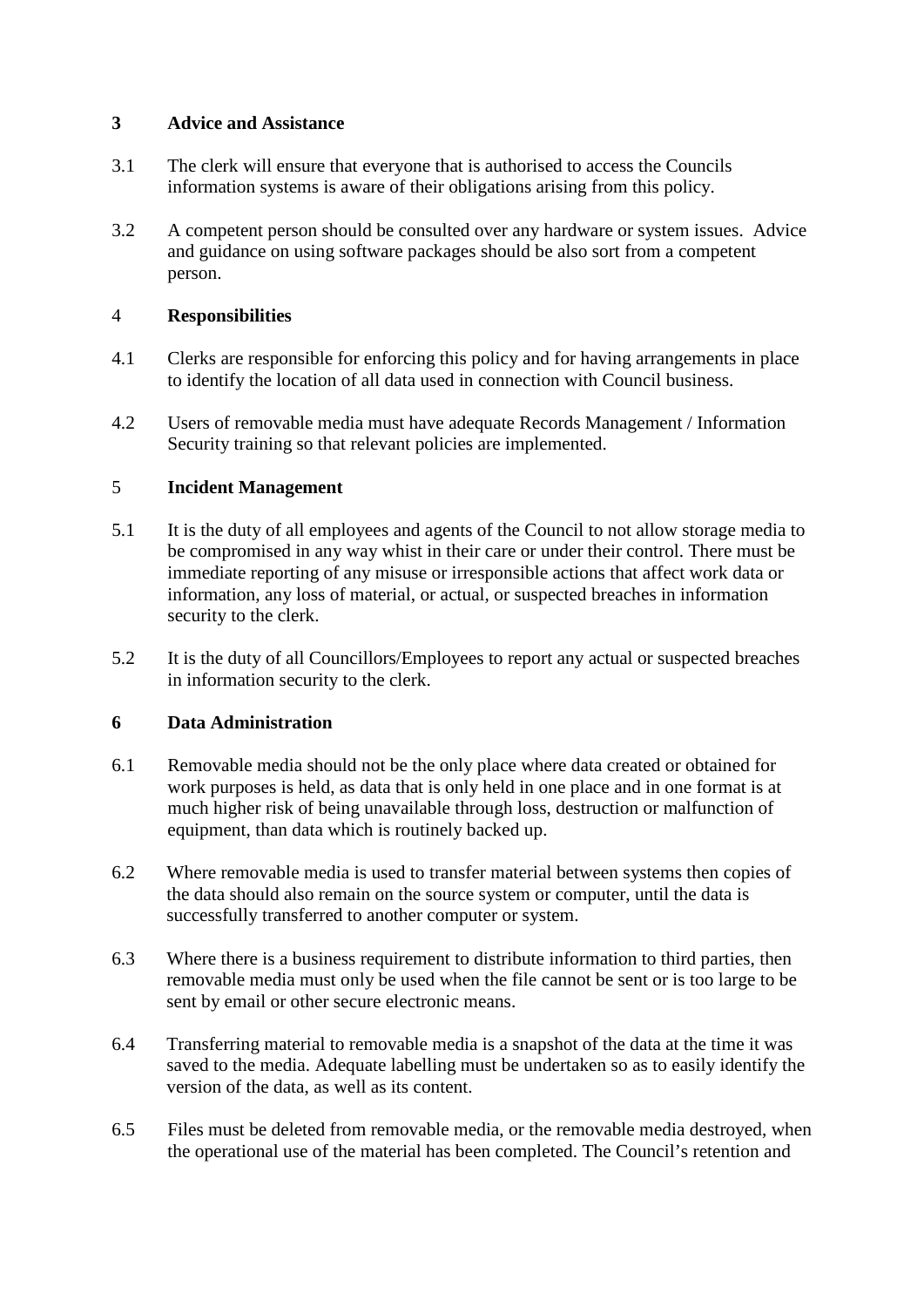disposition schedule must be implemented by Councillors, employees, contractors and agents for all removable media.

### **7 Security**

- 7.1 All storage media must be kept in an appropriately secure and safe environment that avoids physical risk, loss or electrical corruption of the business asset. Due to their small size there is a high risk of the removable media being mislaid lost or damaged, therefore special care is required to physically protect the device and the data. Anyone using removable media to transfer data must consider the most appropriate way to transport the device and be able to demonstrate that they took reasonable care to avoid damage or loss.
- 7.2 Virus Infections must be prevented from damaging the Councils network and computers. Virus and malware checking software approved by the Council, must be operational on both the machine from which the data is taken and the machine on to which the data is to be loaded. The data must be scanned by the virus checking software, before the media is loaded on to the receiving machine.
- 7.3 Any memory stick used in connection with Council equipment or to store Council material should usually be Council owned. However work related data from external sources can be transferred to the Council network using memory sticks that are from trusted sources and have been checked using current anti-virus software.
- 7.4 The Council will not provide support or administrator access for any non-council memory stick.

### **8 Use of removable media**

- 8.1 Care must be taken over what data or information is transferred onto removable media. Only the data that is authorised and necessary to be transferred should be saved on to the device.
- 8.3 Council material belongs to the Council and any equipment on which it is held should be under the control of the Council and not available to be used for other purposes that may compromise the data.
- 8.4 All data transferred to removable media should be in accordance with an agreed process established by the Council so that material can be traced.
- 8.5 The person arranging the transfer of data must be authorised to make use of, or process that particular data.
- 8.6 Whilst in transit or storage the data must be given appropriate security according to the type of data and its sensitivity.
- 8.7 Encryption must be applied to the data file unless there is no risk to the Council, other organisations or individuals from the data being lost whilst in transit or storage. If